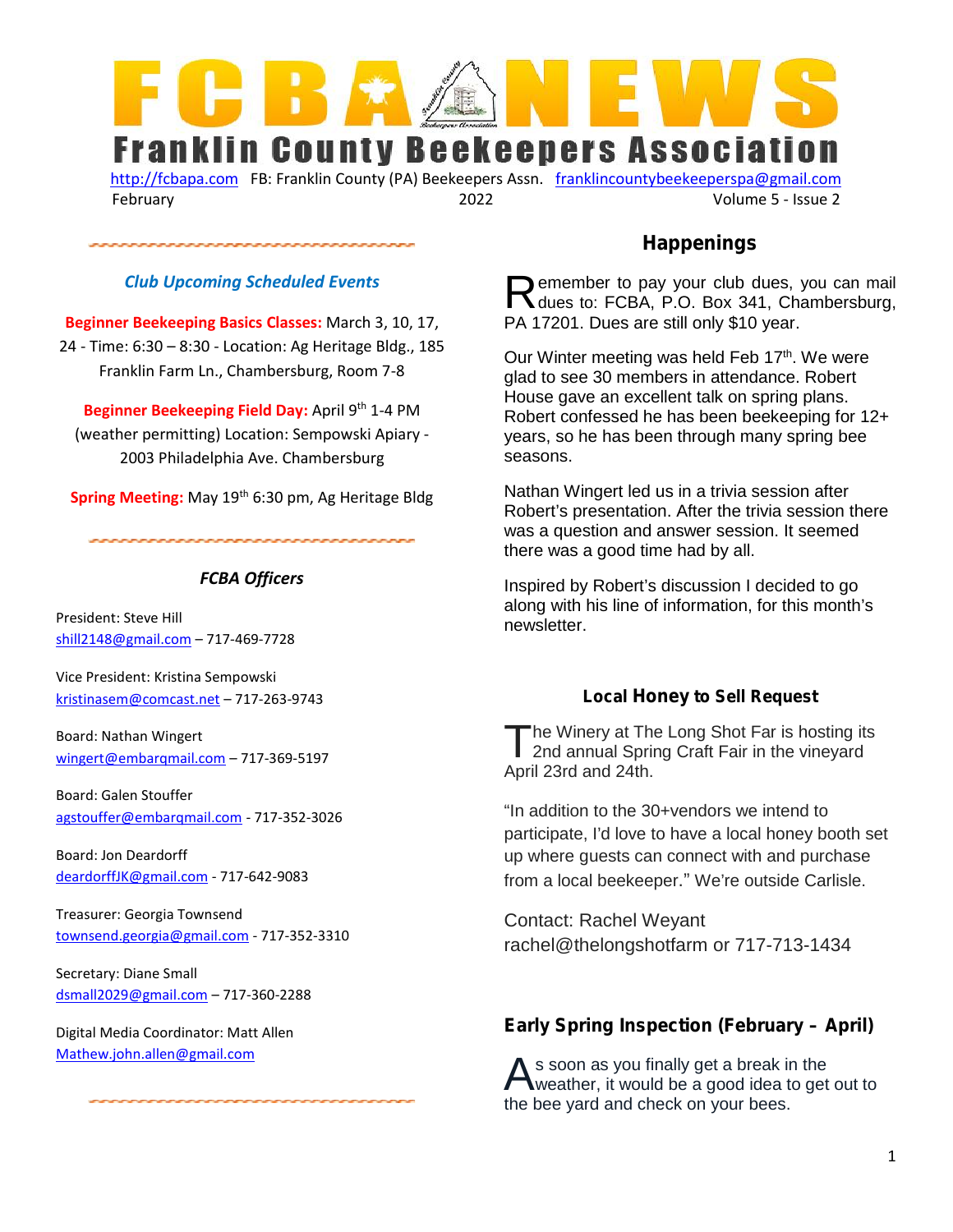# FCBA News

February 2022 - Volume 5 - Issue 2

You'll want to wait for a day that doesn't have wind and has temperatures hovering around 55°F degrees or above. On a day like that, you should have little to no fear that your brood would die from the cold while inspecting the frames. Even still though, you'll want to be relatively quick about your inspection.

During the early spring there are 3 main activities that you'll be doing:

- o Looking for signs of life
- o Checking for your queen
- o Feeding bees

# **Looking for Signs of Life**

f you are a new beekeeper, going through your If you are a new beekeeper, going through your<br>first winter as a beekeeper can build up a bit of anxiety. The long cold months can raise questions like, will my bees survive? Did I do everything I could to prepare them for the winter? Will I have to start over*?* All of this is uncharted territory for a new beekeeper, but no matter what happens -- learn from it and keep moving on. Experienced beekeepers also are wondering if their bees made it through the winter.

When the weather finally breaks, one of the first things you'll be able to determine when inspecting your hives is if your bees have survived the winter or not.

Your bees will likely be in a cluster located at the top center of your hive. This is the area in your hive that collects the most heat.

When you crack open the inner cover you should see them gathered there. If not, it is still possible that they may have moved down just a bit, so take out a frame or two to check if they are there.

If your colony is nowhere to be found, then you may have had a late fall swarm or a dead-out.

A dead-out is a euphemism that beekeepers use when their hive has died. The most common culprits are condensation, varroa mite load, starvation or from getting too cold. These aren't the only reasons though. As a beekeeper, it would be beneficial for you to learn from what happened and to determine if there is anything you could do to change the outcome for next year.

. Ideally you want a cluster that is as large or larger than a grapefruit. At this size a colony can maintain enough heat to keep any brood that may be laid warm.

# **Autopsy the Honey Bee Colony**

I's important to note the time of year your hive<br>died. If your hive died over the winter it may have<br>died from condensation, starvation or cold which died. If your hive died over the winter it may have died from condensation, starvation or cold which is typical in a winter killed hive. Nosema Apis is also more common in the winter when bees cannot get outside to defecate regularly. If your hive collapsed in the fall, varroa could be the culprit as the population of varroa is usually highest then. Performing an autopsy of a honey bee colony is like solving a mystery and a variety of clues must be found and considered together, before you can make a final analysis of what happened to your hive.

Is there a queen present? Are there eggs and open brood in the cells? Do you see a lot of varroa on the bottom board or on capped brood when you remove them from their cells? Do the bees look healthy or are they deformed. Did the bees die with their heads in the cell, butts sticking out? Are the capped brood punctured with holes and sunken in? Are there brown or yellow stains all over the outside of the hive, hive opening and/or inside the hive? Does the hive seem wet, is there a lot of moisture in the hive?

# **Checking for Your Queen**

 $\Box$  ees can survive without their queen. Especially Bees can survive without their queen. Especially<br>the fatter bees that the queen produces right before winter hits. These fatter bees have an extended lifespan. While normal bees would live 4